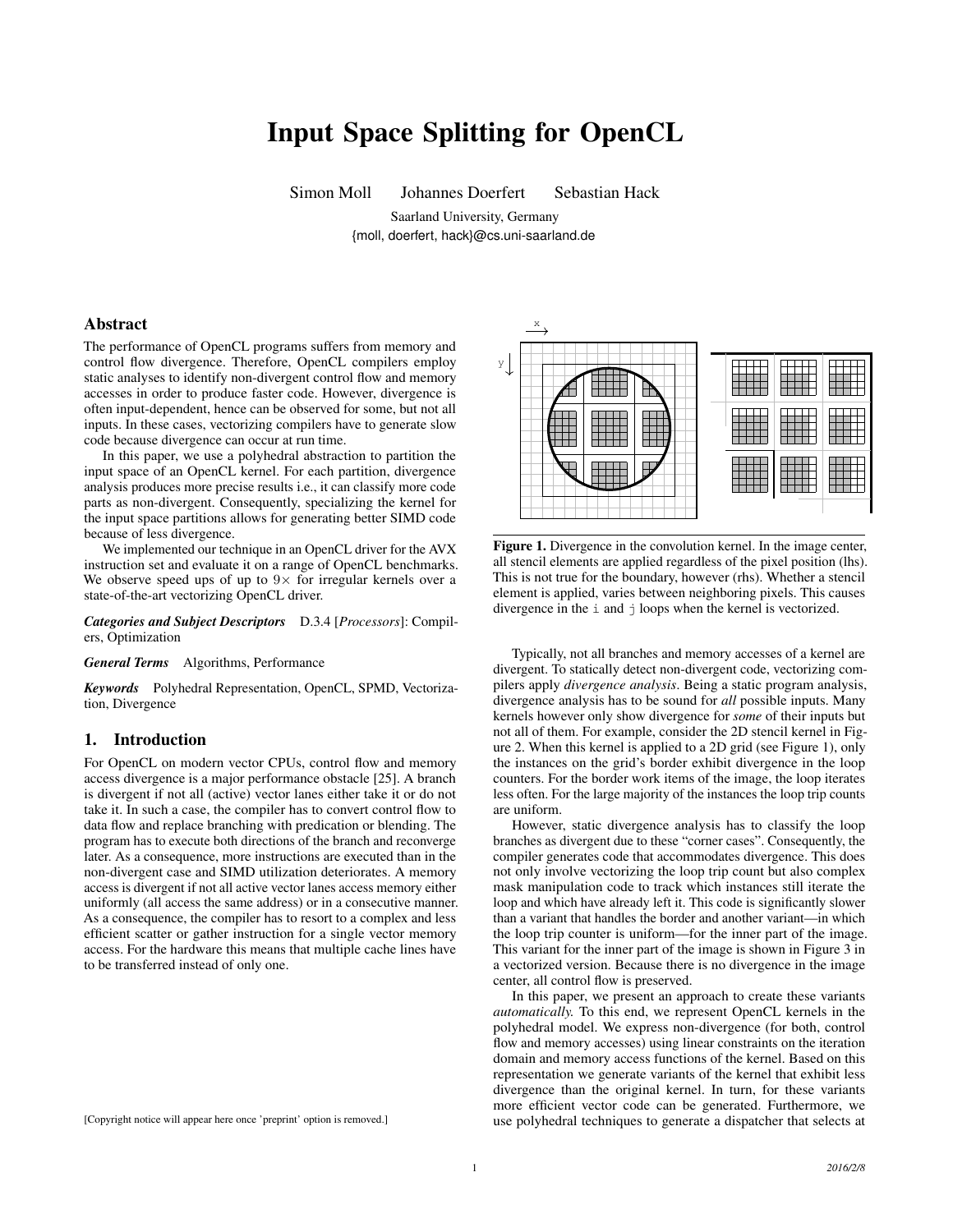runtime—based on the parameters of the kernel—an appropriate variant of the kernel.

In summary, this paper makes the following contributions:

- We introduce a polyhedral representation of OpenCL kernels. We show how to model the OpenCL execution model and API interactions in the polyhedral model and present overapproximation techniques to represent kernels that are not naturally representable in the polyhedral model (Section 5).
- We present a novel technique to specialize OpenCL kernels based on architecture-specific properties like non-divergence. To this end, we represent these properties as linear constraints in a polyhedral representation of the kernel (Section 3.2).
- We show how the polyhedral representation can be used to automatically synthesize a dispatcher that selects an appropriate variant at runtime (Section 4.1).
- We demonstrate the efficacy of our approach on an OpenCL implementation for the AVX SIMD instruction set. The implementation optimizes for regular control flow and memory access patterns. We show that our technique can automatically create and select variants of kernels. We observe speed ups up to  $9\times$ over a state of the art OpenCL driver (Section 6).

```
__kernel
void Convolution2D(int *output, int *input,
                   float *mask, int width,
                   int height, int maskWidth,
                   int maskHeight) {
  int x = get_global_id(0);int y = get\_global_id(1);int vstep = (maskWidth - 1) / 2;int hstep = (maskHeight - 1) / 2;int left = MAX(0, x - vstep);int right = MIN(width - 1, x + vstep);
  int top = MAX(0, y-hstep);int bottom = MIN(height - 1, y + hstep);
  float sum X = 0:
  for (int i = left; i \leq right; +i) {
    for (int j = top; j \leq bottom; ++j) {
      int maskIndex = (j - (y - hstep)) * maskWidth
                  + (i - (x - vstep));
      int index = j * width + i;
      sumFX += input[index] * mask[maskIndex];
   }
  \mathbf{I}output [y + width + x] = (int) (sumFX + 0.5);}
```
Figure 2. Convolution 2D kernel.

# 2. Background

In this work, we use the polyhedral model as intermediate representation to optimize the vectorization of OpenCL kernels.

## 2.1 Polyhedral Model

The polyhedral model is a mathematical program representation that precisely represents the control and memory effects of dynamic statement instances in parametric Static Control Parts (*SCoPs*) [4]. It is used as an intermediate representation by polyhedral loop optimizers such as Polly [12], Graphite [30], Pluto [5] or PoCC [31]. Conceptually, the polyhedral model describes statement instances as well as memory access functions as parametric polyhedra. These are internally represented as sets of quasi-affine inequalities of parameters (statically unknown but dynamically invariant values)

```
// [..] Definition of vstep, hstep, top, bottom, y
int x = <x position of first vector lane>;
float8 sumFX = (float8) 0.0;for (int i = x - vstep; i < x + vstep; i + i) {
  for(int j = top; j \leq bottom; +j) {
    int maskIndex =
     j - (y - hstep) * maskWidth<br>+ (i - (x - vstep));<br>
int index = j * width + i;
    sumFX += input[index:index+7]
           * (float8) mask[maskIndex];
  }
}
```
Figure 3. Vectorized Convolution2D kernel for the image center. The vectorized version exploits the regular structure of the  $i$  and  $j$ loops and the memory acccesses.

and loop iteration variables. We will use  $P$  to denote the set of all SCoP parameters and consequently IV for the iteration variables. To build a polyhedral representation of a program part it has to fulfill the requirements of a *SCoP*:

*Static Control Parts (SCoPs)* Polyhedral optimizers analyze program regions known as Static Control Parts (*SCoPs*). Classically, SCoPs are restricted to loop nests that satisfy the following conditions:

- Control Flow inside a SCoP is representable by affine functions in the parameters of the SCoP as well as loop iteration variables surrounding the branch conditions.
- Memory Accesses have access functions that can be described as affine functions in the parameters of the SCoP as well as loop iteration variables surrounding the access. Furthermore, there cannot be aliasing between different base pointers.
- Function Calls are only allowed if the called function is pure, e.g., common math functions like sqrt.

However, in Section 5 we will describe approximations for these restrictions that allow to represent general OpenCL kernels.

*Polyhedral Representation* In the polyhedral model a program is defined by the statements it contains. Each statement in turn by an iteration space and the memory accesses it contains. Both are represented with parametric integer polyhedra denoted as  $\mathbb{Z}_P$ . For a statement  $Q$  surrounded by  $n$  loops, we denote the iteration space, or domain, with  $\mathcal{I}_Q \in \mathbb{Z}_{\mathbb{P}}^n$  and the set of access functions in  $Q$  with  $\mathbb{F}_Q \subset \mathbb{Z}_{\mathbb{P}}^n \to \mathbb{Z}_{\mathbb{P}}$ .

Intuitively,  $\mathcal{I}_Q$  describes all dynamic statement instances of  $Q$ . Each instance is identified as an iteration vector  $\vec{i}_Q \in \mathbb{Z}_{\mathbb{P}}^n$  that contains all loop iteration variables (from the outer to innermost) surrounding  $Q$ . We will use the notation  $i_d$  to subscript dimension  $d$ in an iteration vector  $\vec{i}$ . We will denote an increment in this iteration variable by the vector  $\vec{v}_d$ .

An access function  $\mathcal{F} \in \mathbb{F}_{\mathcal{Q}}$  maps dynamic statement instances to the accessed memory location. To simplify our representation and to be consistent with our approach, we omit the access base pointer in the definition of  $F$ . While this is important for polyhedral optimizers that compute and use the dependences between statement instances, we do not use it in this work.

*Vectorization in the Polyhedral Representation* The polyhedral representation models scalar instances of statements. Only when a statement is vectorized later on, instances are grouped together to form a vector instruction. To this end, we define the *vector width* w as the number of scalar instances that will be mapped to one vector instruction.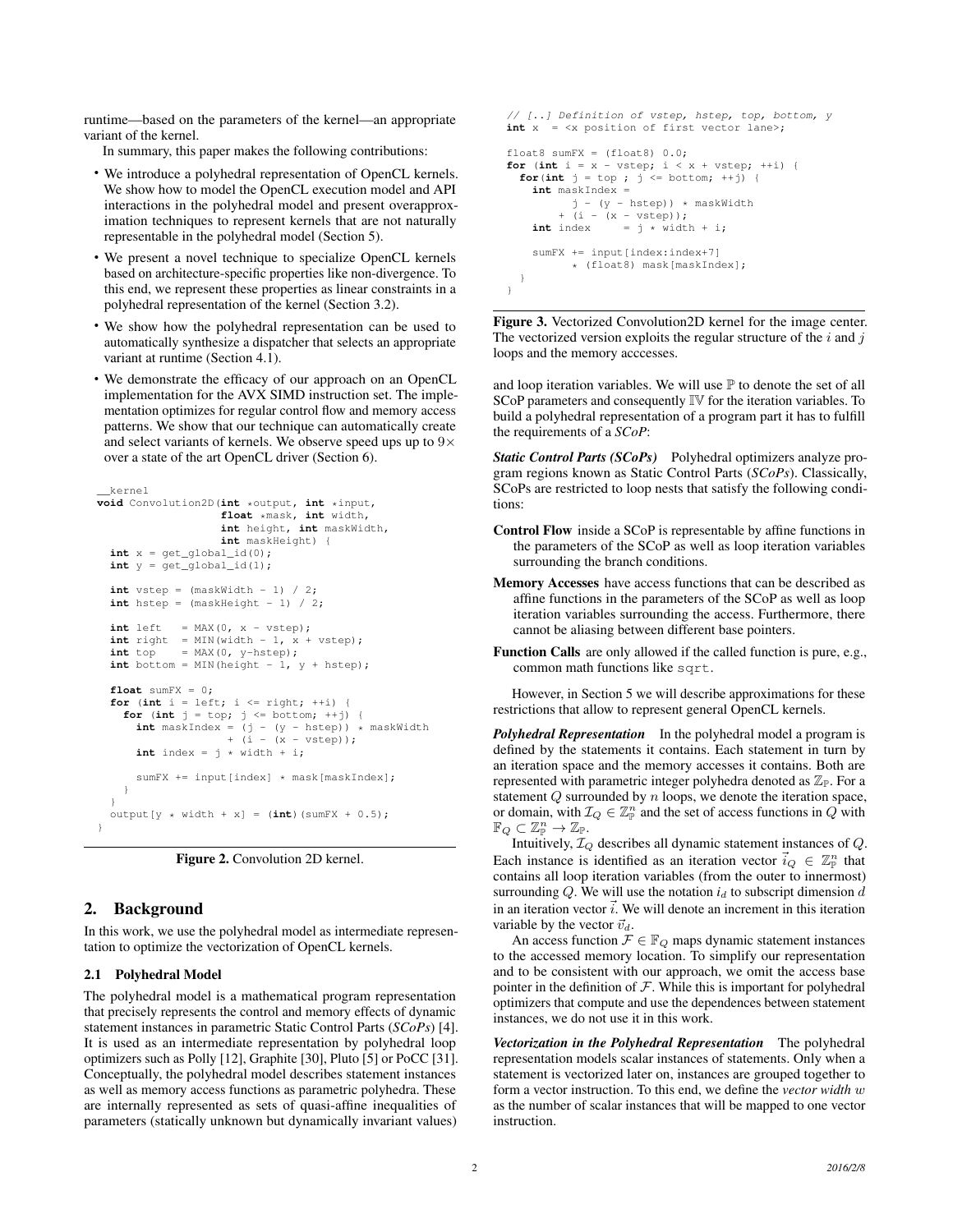# 3. Optimization

Our optimization relies on two principal techniques that both operate on the polyhedral representation of the kernel: *Control Flow Simplification* and *Domain Splitting*.

## 3.1 Control Flow Simplification

Polly's code generator [13] allows to hoist conditionals based on their domain. In the simplest form this corresponds to versioning as illustrated in Figure 4. Our optimizer applies this versioning on every dimension of the input in order to simplify the control in the vectorized part as much as possible. As the code duplication might become an optimization criterion or obstacle at some point, we allow the user to limit the versioning to some dimensions.

```
for (unsigned d0 = 0; d0 < size0; d0++)
  for (unsigned d1 = 0; d1 < size1; d1++)
    if (d0 < p)
      S: \ldotselse
      P: \ldots(a) A parametric branch condition inside an affine loop nest.
for (unsigned d0 = 0; d0 < p; d0++)
  for (unsigned d1 = 0; d1 < size1; d1++)
   S\colon\,\ldotsfor (unsigned d0 = p; d0 < size0; d0++)
  for (unsigned d1 = 0; d1 < size1; d1++)
    P: \ldots
```
(b) Simplified control flow after the condition is hoisted.

Figure 4. Control flow simplifications using code versioning.

## 3.2 Domain Splitting

*Domain Splitting* is concerned with creating multiple versions of static program statements such that most of them result in more efficient vector code. Domain splitting was pioneered in the context of polyhedral schedule optimizations [11].

In the case of our optimization, the partition is defined by a binary *splitting predicate* that splits the input space into two partitions. Consequently, the statement is duplicated: One of the two statements will execute for all instances for which the predicate holds. The other statement is split off and will execute for the remaining part. Consider the simple kernel in Figure 5a.

```
__kernel
 void foo(float * A, float * B) {
   int x = get\_local\_id(0);R: A[x] = B(max(5, x)]; // irregular access to B}
       (a) A simple kernel with an irregular memory access.
  __kernel
```
**void** foo(**float** \* A, **float** \* B) {  $int x = get\_local_id(0);$ **if**  $(5 \leq x)^{-1}$  $R_{true}:$   $A[x] = B[x]$ ; // consecutive accesses } **else** {  $R_{\text{false}}$ : A[x] = B[5]; // remaining accesses } }

(b) The same kernel after splitting the iteration domain of statement  $R$  with the *splitting predicate* x >= 5. The split yields two versions, Statement R*true* where all memory accesses are consecutive and Statement R*false* for the remainder of the domain.

Figure 5. Domain splitting.

In Statement  $R$ , the memory access to the array  $B$  is irregular and will yield slow code when the kernel is vectorized. Statement R has the iteration domain

$$
R(x): 0 \le x < \text{get\_local\_size}(0) .
$$

However, the *splitting predicate*  $5 \leq x$  defines a subset of the iteration domain of R for which the memory access is consecutive. We partition the iteration domain of Statement R into two parts. One part characterizes the iterations for which the predicate holds. The other is split off and contains all remaining iterations. We split Statement R into copies  $R_{true}$  and  $R_{false}$  and assign to each of them one of the two domain parts of R.

$$
R_{true}(x): 5 \le x < \text{get\_local\_size}(0)
$$
  

$$
R_{false}(x): 0 \le x < \min(5, \text{get\_local\_size}(0))
$$

Figure 5b shows the result of the transformation. If the kernel is vectorized, Statement R*true* exhibits a fast consecutive access. The remainder of the work items will use the memory access of Statement  $R_{false}$ , which has become uniform as a side effect.

In the following, we introduce *splitting predicates* for control flow and memory access patterns as they are used in our optimization. The splitting predicates are parametric in the vectorized dimension d.

## 3.2.1 Full Tile Splitting

}

When a loop is to be vectorized in the polyhedral model, it is first strip-mined with the vector width  $w$ . The loop iterating over the strip elements, the strip loop, describes a *vector tile*. Figure 6a shows the result of strip mining a simple loop iterating from 0 to  $n - 1$ .

For loops with a trip count that is not a multiple of the vector width, strip mining produces a remainder loop that executes the remaining instances. Full Tile splitting partitions the iteration domain of the vector tile into a *full* part that contains an instance for each vector lane and a *partial* remainder. This makes sure that the vector tile is in fact full and the remaining iterations can run scalar as shown in Figure 6b.

```
for (int i = 0; i < n; i += 8) {
 for (int j = i; j < min(i + 8, n); ++j) {
   R: \ldots}
```
(a) Naively strip mined loop. Applied to the inner loop, the vectorizer will have to account for cases where  $n$  is not a multiple of the vector width 8, i.e. the vector tile is *partial*.

**for** (i = 0; i + 7 < n; i += 8) { **for** (**int** j = i; j < i + 8; ++j) { S: ... } } **for** (;i < n; ++i) { T: ... }

(b) With full tile splitting. When Statement  $S$  is vectorized, no predication is necessary because the trip count of the inner loop always equals the vector width, i.e. the vector tile is *full*. The remaining instances, now belonging to Statement  $T$ , remain scalar.

Figure 6. The effect of full tile splitting on a strip mined loop.

We formally define the full tile predicate as

 $Full_n(d) := (i_d - (i_d \mod w)) + w - 1 < n$ .

We require  $i_d$  to range from 0 to  $n-1$  where n is a supplied upper bound on the iteration dimension. This requirement is met by the OpenCL work item loops in our model for which  $n$  is a parameter of the polyhedral representation. Figure 7 gives an intuitive understanding of the predicate.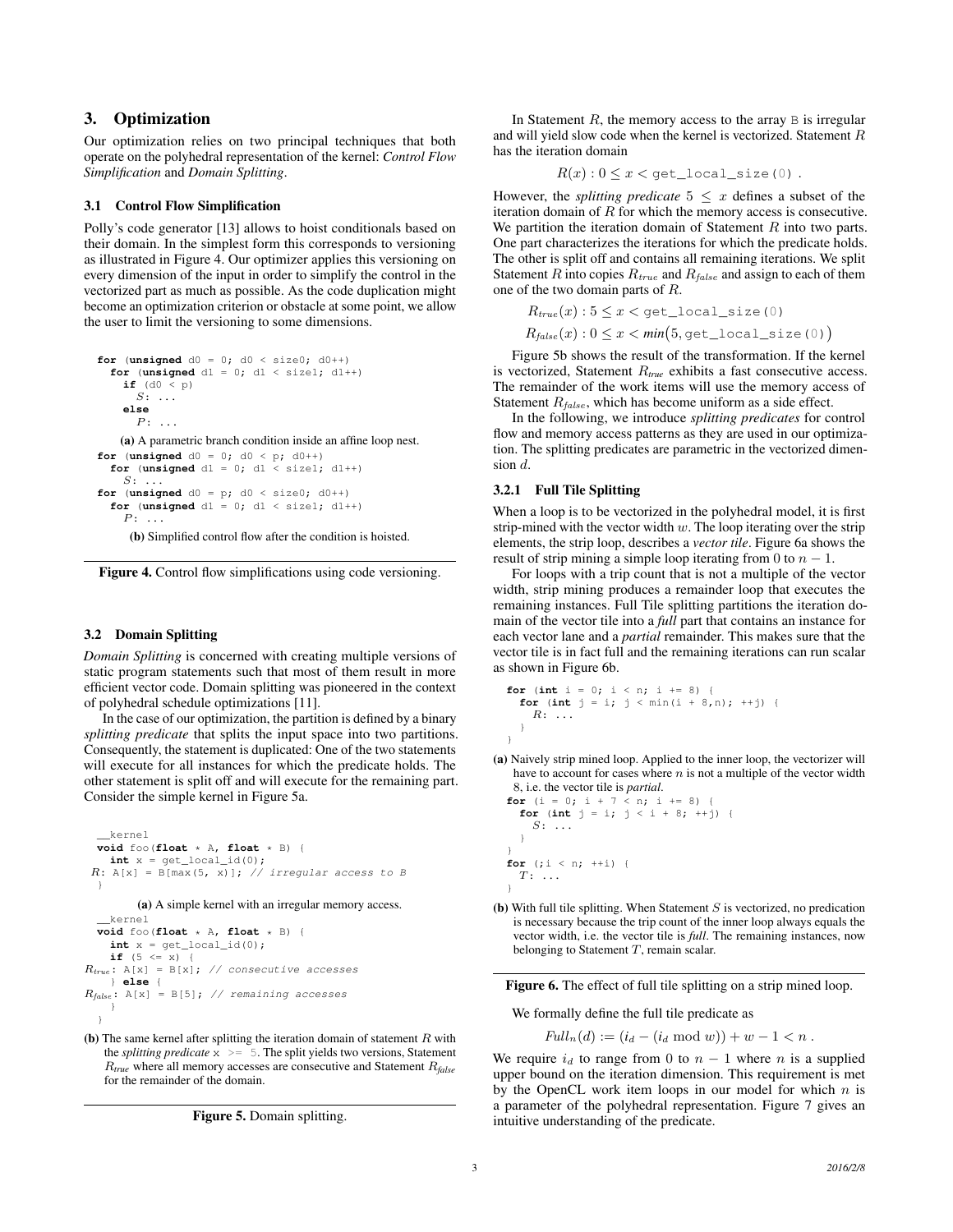

Figure 7. An iteration  $i_d$  only belongs to a full tile, if the last iteration of its vector tile executes as well. Consequently, the vector tile in the upper part is partial whereas the vector tile below is full. The predicate is shown for a vector width of 8.

#### 3.2.2 Vector Memory Access Patterns

\_\_kernel **void** replicate(**float** \* A, **float** \* B) { A[local\_id(1) \* width + local\_id(0)] = B[local\_id(1)]; }

Figure 8. Memory access patterns in an OpenCL kernel. The write access to A is *consecutive* in the first dimension. The read access to B is *consecutive* in the second dimension and *uniform* in the first.

When a scalar memory instruction is vectorized, it operates on a vector of addresses instead of a single memory address. In the worst case, these addresses are unrelated. Thus, the compiler has to emit slow scatter/gather instructions or scalar memory accesses along with vector pack/unpack instructions. Slow memory accesses due to *memory-access divergence* are a major cause of poor performance in vectorized programs.

However, compilers generate fast vector accesses if they can prove that the address vector has certain properties which we define below. Figure 8 shows a simple data transfer kernel which features the memory access patterns captured by our splitting predicates.

Let  $\mathcal{F} \in \mathbb{F}_{\mathcal{Q}}$  denote a memory access function of statement Q. We model vector access patterns as parametric in the access function  $F$  and the vectorized dimension  $d$ .

*Consecutive* In a *consecutive* address vector, the values referenced by consecutive address components are laid out contiguously in memory without any gaps between them. A consecutive memory access is vectorized by transferring an entire vector register to or from the memory pointed to by the first address vector component. This requires the accessed addresses to be offset by a multiple of the vector component size from the first address.

$$
Cons_{\mathcal{F}}(d) := \mathcal{F}(\vec{i}_Q + \vec{v}_d) = \mathcal{F}(\vec{i}_Q) + 1
$$

*Uniform* In an *uniform* address vector, all components point to the same address. The compiler leaves the memory access scalar and in case of a load operation broadcasts the loaded value into the components of a fresh vector register.

$$
Uni_{\mathcal{F}}(d) := \mathcal{F}(\vec{i}_Q + \vec{v}_d) = \mathcal{F}(\vec{i}_Q)
$$

We refer to a memory access that is neither *uniform* nor *consecutive* as divergent.

## 3.2.3 How to split?

At this point, the question remains how kernel statements should be split given a set of *splitting predicates*.

Domain splitting is a trade-off between code size and optimization potential in the split-off regions. Splitting results in new statements and hence in more code. On the other hand, splitting-off a part of the domain that shows a high potential for optimizations (many statements become uniform or consecutive) is beneficial as our experiments show. However, a part with high potential that is executed only for a small part of the iteration domain will have a negligible effect on the overall run time.

We present a heuristic solution to make appropriate splitting decisions in Section 4.

## 4. Heuristics

In order to optimize OpenCL kernels for vectorization, we identify parts of the work space that can be executed using vector memory instructions. Hence, we identify and optimize the subdomains with non-divergent memory accesses as well as non-divergent control flow. However, at compile time the size of these subdomains are not known. Furthermore, multidimensional kernels allow for different dimensions to vectorize over.

As we cannot statically determine for which dimension vectorization will give the best result we instantiate the kernel for each possible vectorization choice. In each kernel copy, called a *subkernel*, we will then strip-mine and vectorize one dimension. Afterwards, we can split the iteration domain of the subkernel according to the subdomain constraints for the vectorized dimension only. While e.g., the output code size might grow linear in the number of kernel dimensions, the subkernel approach can be restricted to a given set of dimensions to bound the code size. In any case it offers various advantages over the single kernel version, including:

- Vectorization Dimension The kernel chooses an appropriately vectorized subkernel at runtime given parameter assignments and the work sizes.
- Polyhedral Representation The subkernel selection logic is directly encoded in the polyhedral representation of the kernel. It benefits from the same control simplification techniques as the kernel code itself.
- Static Subkernel Exclusion The driver detects which subkernels are unlikely to benefit from vectorization and strips them from the kernel.

#### 4.1 Runtime Subkernel Selection

For an OpenCL kernel with  $n$  work dimensions we will create  $n$  subkernels, each will be vectorized in a separate work item dimension. Additionally, we generate one sequential fallback version that is used if our cost heuristic will advise against vectorization, e.g., if the local work group sizes are to small for full vectorization.

The *cost heuristic* yields for each subkernel an expression that computes a score from the parameters of the kernel. This score reflects how suitable a subkernel is for given work sizes and parameter assignments. The kernel dispatches execution at runtime to the subkernel that scores highest.

*Cost Heuristic* The *cost heuristic* generates a parametric cost function for a subkernel  $k$  and its associated vectorized dimension  $d_k$ . The cost function defined in Equation 1 accounts for the number of kernel iterations and the memory access patterns in the kernel. We use boxes (in contrast to general polyhedra) to overapproximate the iteration space of each memory access. While there exist more precise methods to compute the volume of an iteration space, such as Barvinok [3], we found that our approach works well in practice.

$$
Score_n(k) := \begin{cases} \sum_{Q \in k, \mathcal{F} \in \mathbb{F}_Q} w_{cons} || Box(Cons_{\mathcal{F}}(d_k)) || & \text{if } n \ge w \\ + w_{uni} || Box(Uni_{\mathcal{F}}(d_k)) || & \text{if } n \ge w \\ 0 & \text{ot} w. \end{cases}
$$
 (1)

The result is a weighted product of the parameters, including the work sizes. The parameter  $n$  refers to the upper bound of the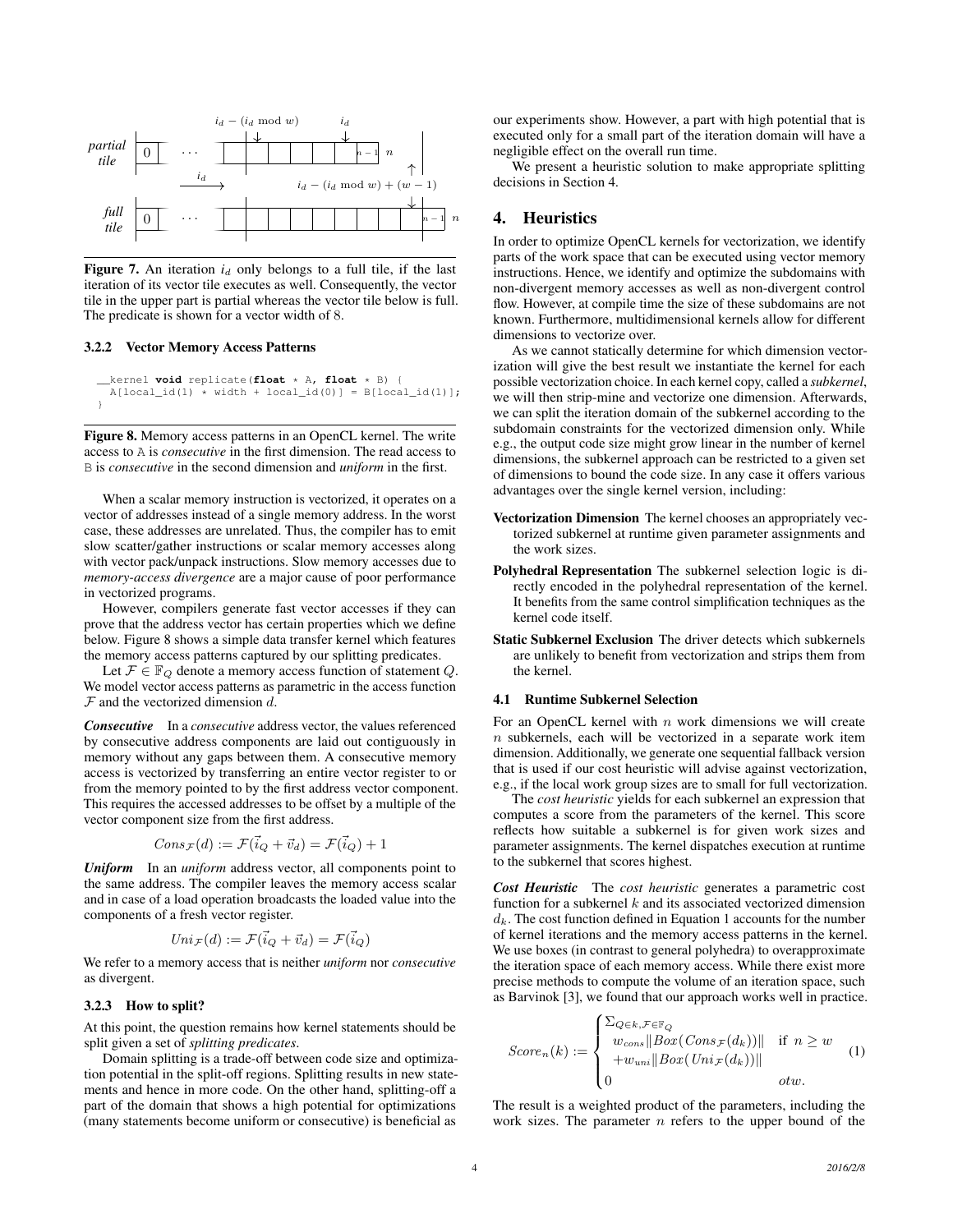Table 1. The heuristic combination of splitting predicates yields up to 4 version of a statement. Each cell combines a row (control) and column (memory) splitting predicate. The cell content shows how a memory access A[i] will be vectorized for the intersection of these splitting predicates.

|         | Access pattern                  |                                       |  |  |  |  |  |
|---------|---------------------------------|---------------------------------------|--|--|--|--|--|
| Tile    | Consecutive $(\mathcal{I}_k^C)$ | Remainder $(\mathcal{I}_{k}^{\perp})$ |  |  |  |  |  |
| Full    | $A[i:i+7]$                      | scatter/gather                        |  |  |  |  |  |
| Partial | mask move                       | masked scatter/gather                 |  |  |  |  |  |

iteration dimension  $k_d$ . We optimized the weights  $w_{cons}$  and  $w_{uni}$ empirically. The score reflects the number of iterations of the subkernel and how well it can be vectorized. It defaults to 0, if no full vector tile can be executed for this work size. The scalar fallback code receives a score of 1 to be executed in cases where no subkernel is beneficial.

*Static Subkernel Elimination* We exploit the regular structure of the cost function to remove at compile time subkernels with detrimental expected performance. Consider the loop nest of Statement S

```
for (int i = 0; i < 2 * a; ++i)
  for (int j = 0; j < i; ++j)
   S(i, j);
```
Listing 1. Statement in a non-trivial loop nest.

in Listing 1. The iteration variables  $\pm$  and  $\pm$  are both bounded by the parametric interval  $[0, \ldots, 2a-1]$ . Thus, the bounding box volume of Statement S is  $(2a)(2a) = 4a^2$ . Subkernel scores are linear combinations of these volumes. Assume there is Subkernel *A* with score  $2xz+xy$  and Subkernel *B* with score  $xz+xy$ . Subkernel *A* will always score greater of equal than *B* and the latter is statically discarded.

As each subkernel vectorizes a distinct work item dimension, this avoids vectorization in cases where it is unlikely to be beneficial.

#### 4.2 Splitting Heuristic

The splitting heuristic determines which statements will be split for which subdomains. Table 1 shows the iteration domains resulting from splitting by this heuristic.

*Access Function Splitting* We split all statements with a global predicate for consecutive memory accesses. The predicate  $\mathcal{I}_k^C$  is defined as the intersection of all non-trivial consecutive domain parts of all memory accesses, or formally

$$
\mathcal{I}_k^C := \bigcap_{Q \in k} \bigcap_{\substack{\mathcal{F} \in \mathbb{F}_Q, st \\ Cons_{\mathcal{F}}(d_k) \neq \varnothing}} Cons_{\mathcal{F}}(d_k) .
$$

In this subdomain  $\mathcal{I}_{k}^C$ , all memory accesses are consecutive, if they are ever consecutive at all. Its complement defines the split-off part with

$$
\mathcal{I}_k^{\top} := \mathcal{I}_k \setminus \mathcal{I}_k^C.
$$

*Full Tile Splitting* We split all statements that depend on the vectorized work item dimension with the *full tile splitting predicate*. This means, if a memory access was split by access function splitting, its parts may be split again for full tiles. The upper bound  $n$  required by full tile splitting predicate is given by the parameter *LocalSize*d.

*Discussion* Despite their simplicity, the heuristics lend themselves to identify regions with consecutive accesses in arbitrary kernels operating on affine grids. For example, it successfully identifies the regular interior part of the 2D stencil kernel in Figure 2. However, approaches that split multiple times should account for the volume of the split-off parts to estimate their relevance to the total kernel runtime.

# 5. Polyhedral Representation of OpenCL Kernels

In this section, we describe how we model an OpenCL kernel in the polyhedral model. As OpenCL programs are not necessarily SCoPs, we first discuss overapproximations that we use to deal with the limitations of the polyhedral model described in Section 2.1. Second, we present how to represent features special to the OpenCL execution model in the polyhedral setting.

## 5.1 Polyhedral Applicability Issues

*Non-Pure Function Calls* Non-pure function calls are generally not allowed in polyhedral optimizers. In order to avoid them inlining is usually performed. As the restriction to recursion free OpenCL code is not uncommon, we will assume the same and inline all function calls prior to the modeling.

*Non-Affine Memory Accesses* In order to allow non-affine memory accesses we overestimate their effect. Hence, a non-affine access to an array element is modeled as an access to the whole array. As we cannot represent the access pattern precisely, we evaluate memory predicates for non-affine accesses conservatively, thus pretend each non-affine access is diverging.

*Non-Affine and Non-Static Control Flow* Polyhedral optimizers have been extended to allow dynamic control flow as well as nonaffine bounds before [4, 10]. They describe how to model and generate code for dynamic control flow in order to exploit more parallelism and data locality. In our context we are interested in conditions on memory accesses and control patterns which can be derived statically and evaluated prior to the execution of the analyzed region. To this end, both techniques could allow us to derive assumptions about arbitrary control, though it might require the use of more sophisticated runtime checks, e.g., inspector loops [9].

```
bool cond(int, int);
void dynamicControl(float *In, float *Out, int N) {
  for (int i = 0; i < N; i++)for (int j = 0; cond(i, j); j++)Out[i] += In[j];
}
```
Figure 9. Loop nest with one affine and one non-affine loop.

For our prototype implementation we choose a simpler approximation that does not represent dynamic control flow but over approximates it as one atomic polyhedral statement. Thus, our polyhedral representation for the loop nest in Figure 9 will contain the i-loop and the complete j-loop will be represented by a single statement. As a result we cannot refer to the inner j-loop in the polyhedral representation, thus the access function for the access to In cannot be represented as an affine function in the model. Nevertheless, the accesses to Out are accurately represented in the model.

#### 5.2 Barrier Elimination

By default the work item instances of an OpenCL kernel execute asynchronously. Synchronization can only be achieved within the same work group and through explicit barrier statements. Work items will suspend execution at the barrier until all instances in the work group have reached it. Only afterwards, work items will resume independent execution. In a well-defined OpenCL kernel, work items belonging to the same work group will always reach the same barrier statement.

Our OpenCL driver splits kernels at barriers into continuation kernels [15]. Values that live through barriers are stashed in local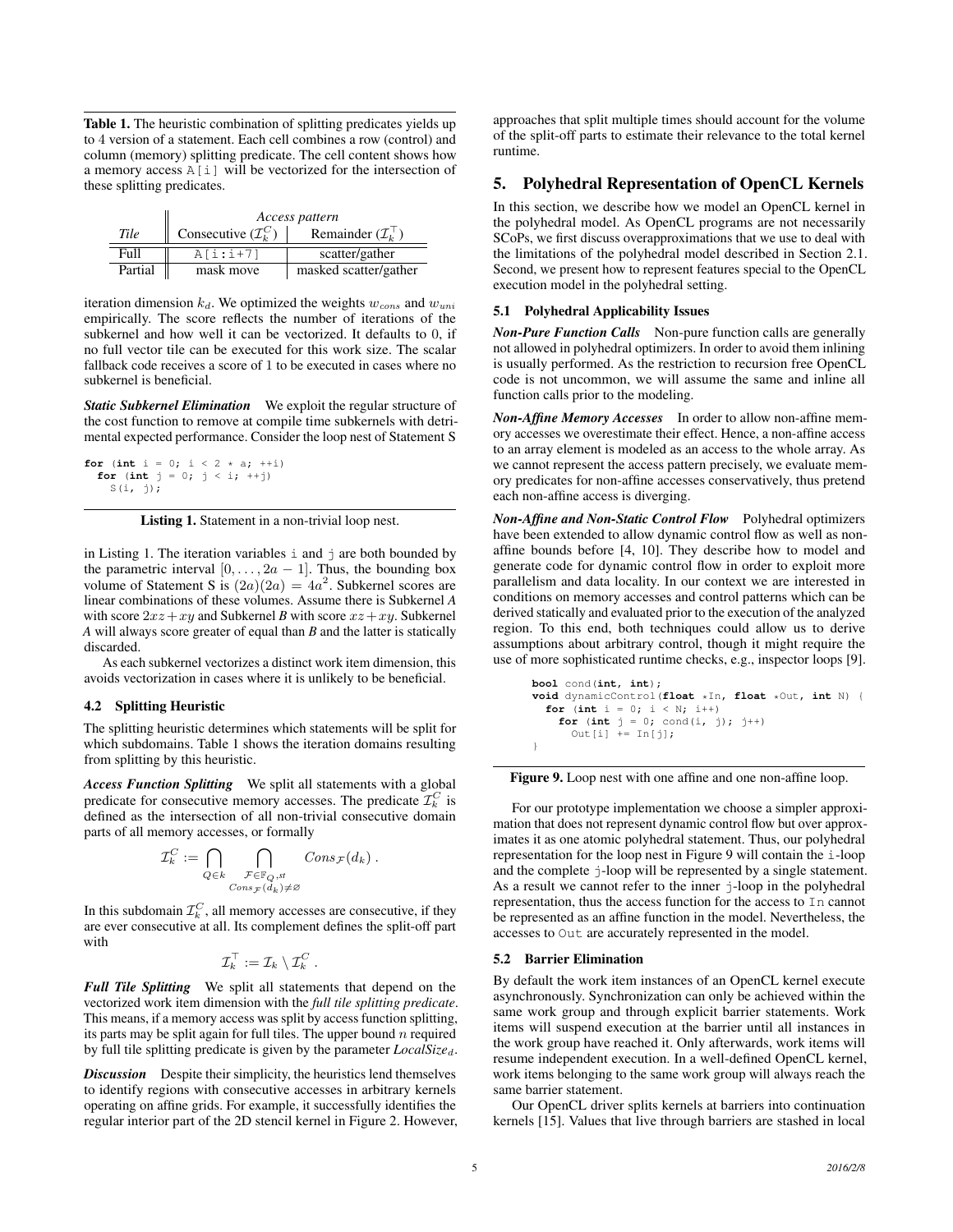```
Example 10 is valued void simple1D(float *In, float *Out, int N) {<br>S: float value Infect local id(0)):
    float val = In[get\_local\_id(0)];
     for (int i = 0; i < N; i++)P: Out [N * get_local_id(0) + i] += val;
  }
(a) Simple OpenCL kernel with one implicit work group dimension.
  void simple1D(float *In, float *Out, int N) {
    for (unsigned d0 = 0; d0 < \text{get\_local\_size}(0); d0++) {
S: float val = \text{In}[\text{d}0];<br>
for (int i = 0; i < N; i++)
P: Out[N * d0 + i] += val;
     }
  }
```
(b) C-version of Figure 10a with an explicit work group dimension.



Figure 10. Simple function as OpenCL kernel (a) and as C version with an explicit work group dimension (b). The polyhedral iteration space representation for both is given in part (c) and (d), respectively.

memory. Different to regular kernels, continuation kernels return the id of the next continuation kernel that shall execute or signal termination. Support code generated by the driver controls the execution of continuation kernels for each work group.

#### 5.3 Modelling OpenCL-specific Features

In order to derive a unified model for both kernel as well as driver code we explicitly add the dimensions over the work groups to the polyhedral representation. These dimensions iterate over the work group, hence they range from 0 to the local work group size for the dimension. Consequently, the local work group id in the kernel can be replaced by the iteration variable of that dimension. Due to this explicit representation we can reuse polyhedral techniques, e.g., to determine the pattern of memory accesses. Additionally, this will allow us to generate the specialized loops for the work group dimensions together with the rest of the kernel code.

Figure 10a shows an one-dimensional OpenCL kernel together with its polyhedral representation in part (c). As we represent the kernel together with the implicit work group dimension, the polyhedral iteration space we generate is one dimensional for statement S and two dimensional for statement P. An illustration of the iteration space is given in part (d) and it corresponds to the C input in part (b).

## 5.4 OpenCL API Calls

OpenCL kernels use API calls to communicate with the driver at runtime. Information about the sizes of the work or the work groups, as well as to the current offset in both are accessible. In the kernel this information is commonly used to compute offsets for memory accesses but also in loop bounds or conditionals.

As our approach models and materializes the work group dimensions it has to represent these calls. However, all but one are also parameters (or affine combinations thereof) in the polyhedral representation as they do not vary during the exeuction of one work group. The exception are calls to get\_local\_id(d). The returned value corresponds to the current iteration in dimension d, which in the polyhedral representation translates to the iteration variable  $i_d \in \mathbb{IV}$ .

Table 2 lists all OpenCL API calls we currently detect and their representation in the polyhedral model.

Table 2. Polyhedral representation of OpenCL API calls. We introduce the additional parameter  $GroupOffset_d$  for purposes of the representation. There is no function to query it in the OpenCL language.

| OpenCL API Call    | Polyhedral Representation                          |  |  |  |  |
|--------------------|----------------------------------------------------|--|--|--|--|
| qet_qlobal_size(d) | $0 \leq GlobalSize_d$<br>$\in \mathbb{P}$          |  |  |  |  |
| qet_local_size(d)  | $0 \leq LocalSize_{d}$<br>$\in \mathbb{P}$         |  |  |  |  |
| n/a                | $0 \leq GroupOffset_d$<br>$\in \mathbb{P}$         |  |  |  |  |
| qet_local_id(d)    | $0 \leq i_d \leq LocalSize_d$<br>$\in \mathbb{IV}$ |  |  |  |  |
| qet_qlobal_id(d)   | $i_d + GroupOffset_d$                              |  |  |  |  |
| get_group_id(d)    | $0 \le$ GroupId <sub>d</sub><br>$\in \mathbb{P}$   |  |  |  |  |

The parameter *GroupOffset*<sub>d</sub> does not correspond to an OpenCL function. It is used to define get\_global\_id(d) without non-affine expressions. It relates to the other parameters by  $GroupOf [set]_d = Group Id]_d * Local Size_d.$ 

# 6. Evaluation

## 6.1 OpenCL Driver

Our experimental OpenCL driver is based on LLVM [19] and its pipeline is illustrated in Figure 11.

The pipeline is activated by a call to the OpenCL API function clCreateKernel, which requests an executable OpenCL kernel object. First, the OpenCL source code is translated into LLVM Bitcode. The barrier elimination stage splits the kernel function into a dispatch function and barrier-free continuation kernels (Section 5.2). The dispatch function controls the execution of the continuation kernels. The continuation kernels are passed on to the polyhedral optimizer Polly [12], which translates them into the polyhedral representation (Section 2.1). The optimization applies domain splitting for full tiles and memory access patterns according to the heuristics (Section 4). At this point, the user can provide additional domain knowledge about parameter constraints and the like to the optimization. Afterwards, Polly materializes each continuation kernel as LLVM bitcode. The bodies of strip-mined loops are extracted into separate functions. These functions represent the scalar codelets. The driver vectorizes the codelets with the OpenCL compiler of the Intel CodeBuilder SDK [24] 1 . The compiler emits the vectorized kernels in LLVM bitcode. Eventually, the driver inlines all vectorized codelets and compiles them with the builtin JIT compiler of LLVM (MCJIT).

The Intel OpenCL driver that we compare against is also based on LLVM. It supposedly uses the same vectorizer as the Intel OpenCL compiler of the CodeBuilder SDK. We initially experimented with the Intel C Compiler (icc) for vectorization [17]. We decided against using it, as icc is an independent compiler with its own optimizations and code generation backend. We found that this would have obscured the contribution of our optimization to the runtime performance. The reported results are thus not biased by differences in the employed vectorizer. Instead, they reflect performance gains due to our optimization on top of a productionquality vectorizer.

<sup>&</sup>lt;sup>1</sup> We use the bitcode-to-source translator axtor [20] to generate OpenCL source code from LLVM bitcode.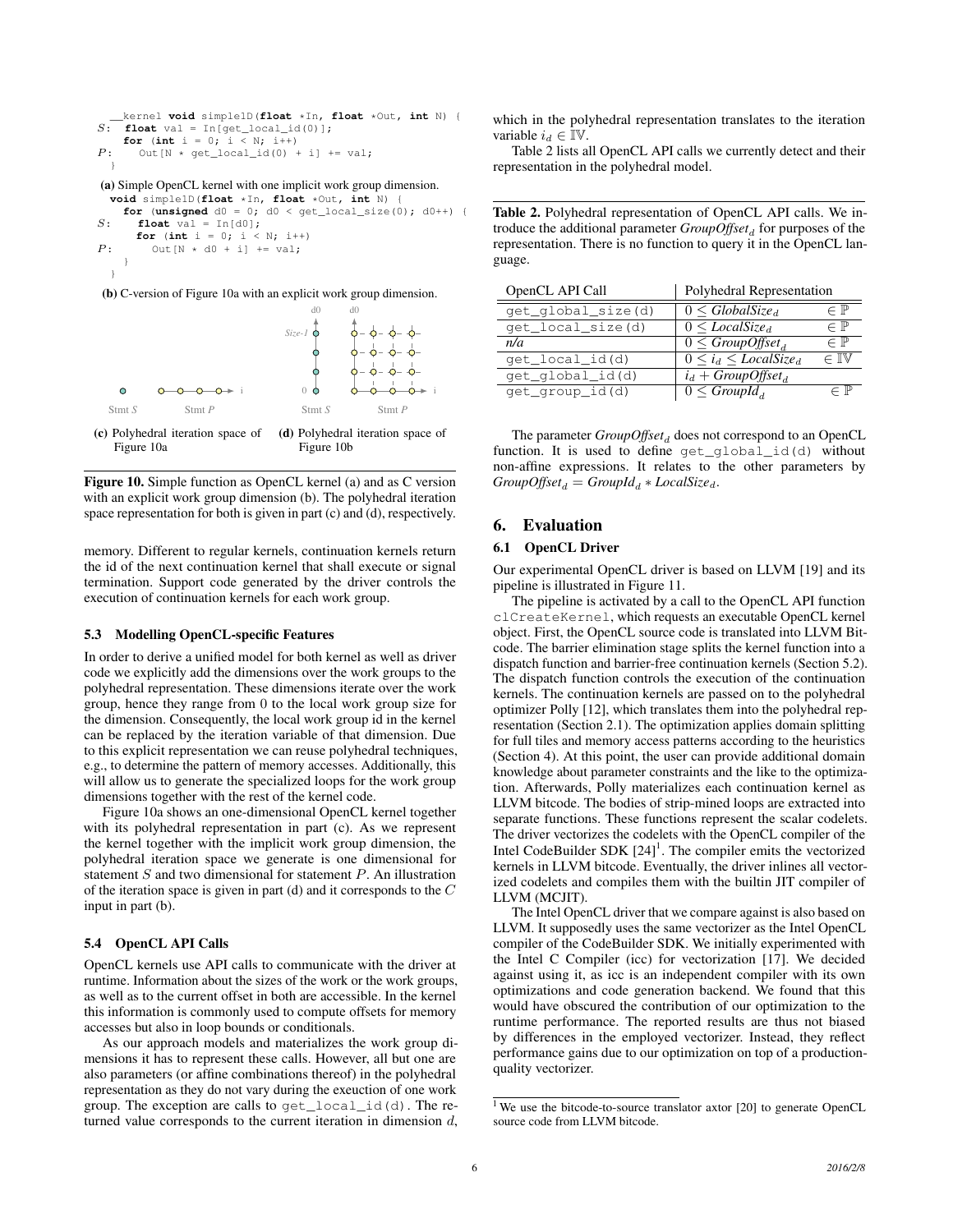

Figure 11. Driver pipeline.

## 6.2 Benchmarks

We evaluated our optimization on OpenCL benchmarks from the Rodinia 3.0 [6, 7], Parboil [28] and AMD APP SDK v3.0 benchmark suites. The DCT, LU decomposition, 2D convolution, Floyd-Warshall, Fast Walsh Transform, Bitonic sort, Binomial Option and Black-Scholes benchmarks are from the AMD APP SDK v3.0. The cfd, gaussian, kmeans, myocyte, and nn benchmarks from the Rodinia benchmark suite. The mri-q and sgemm benchmarks are from the Parboil benchmark suite.

*Benchmark Selection* The selection of suitable benchmarks was affected by two main points:

- 1. Our OpenCL pipeline is a prototype implementation that does not implement the entire OpenCL language. Kernels that use special features, e.g., atomic functions, have been ruled out.
- 2. Kernels distribute into families with regards to our optimization due to the implicit normalization when they are translated to the polyhedral representation (ref. Section 3.1). The performed optimizations will be the same for each kernel in a family and the results can be expected to be at least similar too. For two major families we choose a representing kernel, namely Bitonic sort and Floyd Warshall, but omitted benchmarks that would simply show the same behaviour e.g., DwtHaar1D from the AMD APP SDK.

## 6.3 Experimental Setup

All measurements were taken on an Intel© Core™ i7-4810MQ CPU @ 2.80GHz machine running ArchLinux (kernel 4.1.6-1-ck). We measured runtime performance under six settings, all except intel were run through our pipeline illustrated in Figure 11.

intel Execution with the Intel OpenCL driver version 1.2.0.57.

scalar No optimizations (incl. vectorization) are performed.

- vec only No scoring function is generated and only *full tile splitting* is applied. The driver chooses the first subkernel whose work dimension has at least *vector width* iterations.
- split only No scoring function is generated. The driver chooses the first subkernel whose work dimension has at least *vector width* iterations. All splitting optimizations and active control simplification are applied to each subkernel.
- score only The driver creates a parametric scoring function for each subkernel. Subkernels with statically lower scores are removed. The scoring functions of the remaining subkernels are evaluated at runtime to decide which subkernel is executed. For each subkernel *full tile splitting* but no other splitting optimizations are applied.
- split+score All optimizations presented in this paper are applied. Subkernel selection is the same as for score only and subkernel

optimizations are the same as for split only. Consequently, every remaining subkernel is subjected to our splitting for *full tiles* and *memory access patterns* as well as *active control flow simplification*.

*Single-threaded Evaluation* All kernels were executed by a single thread<sup>2</sup>. Our optimization improves the per-thread processing time for each work group and is conceptually orthogonal to work group parallelization. Hence, we measure single-threaded execution time to assess the efficacy of our optimization without the non-deterministic effects of multi-threaded execution.

## 6.4 Runtime Results

In Figure 12 we compare our full optimization pipeline (*split+score*) with *scalar* execution, the *Intel OpenCL* driver as well as plain vectorization (vec only). Complementary, we detail the effects of the different optimizations in Figure 13.

*General Discussion* In our evaluation we found that both plain vectorization and *split+score* performed in our pipeline are generally better than the *Intel OpenCL* driver. Furthermore, vectorization with any of our proposed optimizations will even increase the average performance. Consequently, the best overall performance was achieved by applying all proposed optimizations, namely *full tile splitting*, *memory access splitting* as well as *active control flow simplification*.

While benchmarks as Floyd Warshall are so regular that plain full tile splitting suffices to achieve the best result, we found that others, e.g. gaussian, require scoring to pick the best work dimension for vectorization. In contrast, the Binomial Option benchmark needs control flow simplifications to perform best. Finally, our running example, Convolution2D, can only be beneficially vectorized if both, full tile splitting as well as memory splitting is performed.

*Effect of Input Space Splitting* The gap between *vec only* and *split only* reflects performance gains due to input splitting and active control flow simplification. Where this gap is small, the kernel features little divergence and can be vectorized well without splitting. While this holds for most kernels, Convolution2D is one example that mainly benefits from the separation of different input areas. Additionally, active control flow simplification is performed in the *split only* setting. While this improves benchmarks like Binomial Option with many control conditions based on the work group dimensions, it can cause regressions as seen for the nn benchmark. Here, the control flow conditions generated by Polly are too complex in comparison to the actual kernel code.

*Effect of Subkernel Scoring* Subkernel scoring is the difference between the *vec only* and *score only* settings in Figure 13. It shows generally good results but can cause regressions. This is mainly due to the static elimination of subkernels. Especially for benchmarks with unbalanced work group sizes or a majority of non-affine accesses this can cause problems. A statically less beneficial subkernel might be the only one with a sufficient number of iterations to be vectorized, though it would be eliminated by this scheme statically. Additionally, non-affine access functions will not increase the score. Consequently, a completely non-affine kernel, e.g., Bitonic sort, will be effectively scalarized as the scalar fallback kernel will statically have the highest score.

The best result for subkernel scoring is achieved for gaussian because it is not the first dimension that should be vectorized but the second. However, most other benchmarks are written especially for general OpenCL drivers that vectorize always the first dimension.

<sup>&</sup>lt;sup>2</sup>The OpenCL command queue was constructed with the flag CL\_QUEUE\_THREAD\_LOCAL\_EXEC\_ENABLE\_INTEL to make the Intel OpenCL driver execute in single-thread mode.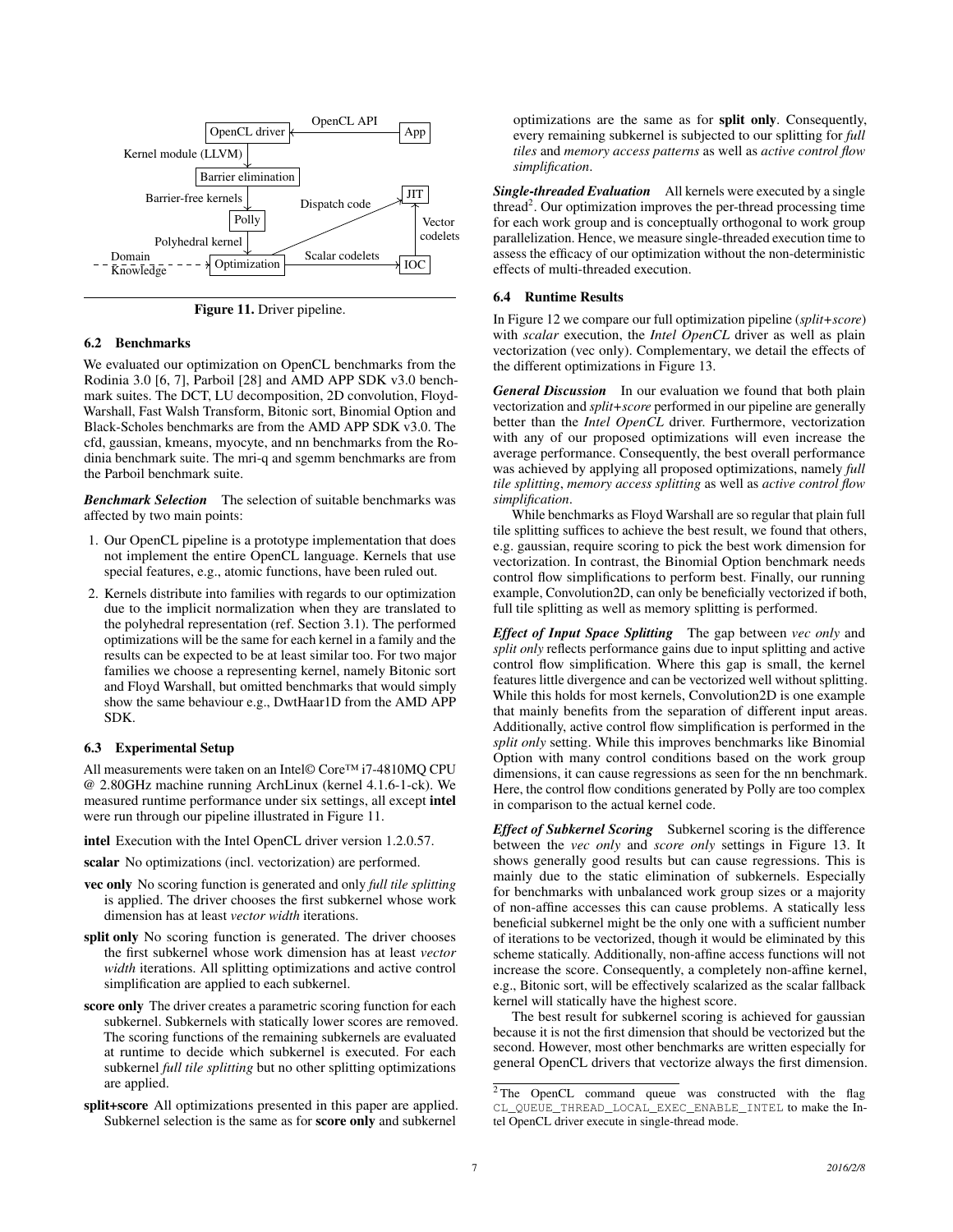As this dimension is implicitly picked by the other schemes too, subkernel scores will not yield a benefit for them.

*Vectorization-only Speed Up* The *vec only* setting is already performing better than the Intel OpenCL driver. This may come as a surprise as the Intel OpenCL driver is also based on the LLVM framework and thus applies similar bitcode optimizations. Additionally, our pipeline uses it to vectorize the codelets. However, there are two main factors for this difference in performance:

- Control-Flow Simplification In every evaluation setting (except *intel*), we represent all benchmarks in the polyhedral model. Hence, they all undergo polyhedral code generation which might—as a side effect—hoist some conditionals. Therefore, also the kernels in *scalar* may profit from this.
- Live Values at Barriers Live value optimization minimizes the amount of memory that has to be allocated for live values that live through OpenCL barrier statements. When variables are live through barriers, their values have to be stashed temporarily to memory. We found out that the Intel OpenCL compiler is using the same barrier elimination approach [15] as we do. Manual inspection of the Binomial Options kernel bitcode shows that the Intel OpenCL driver accesses 72 bytes per work-item. In contrast, for our implementation it is only 12 bytes.

Table 3. Listing of vector codelets with static divergence properties and observed number of executions. Each row refers to a vector codelet of a barrier-free continuation kernel. The codelets are grouped by the continuation kernel they belong to and ordered by execution count.

|                          |                  | Loops |                                                                   | <b>Memory Accesses</b> |              |     |          |
|--------------------------|------------------|-------|-------------------------------------------------------------------|------------------------|--------------|-----|----------|
| Kernel                   |                  | uni   | div                                                               | cons                   | uni          | div | exec [%] |
| mri-q PhiMag<br>$\Omega$ |                  |       |                                                                   | J                      |              |     | 100.00   |
| mri-q CompQ              | $\overline{0}$   | √     |                                                                   | ✓                      | √            |     | 100.00   |
| $\overline{DCT}$         | $\overline{0}$   | ✓     |                                                                   | ✓                      | ✓            | ✓   | 100.00   |
|                          | $\overline{1}$   | フ     |                                                                   | J                      | ✓            | ✓   | 100.00   |
| gauss Fan1               | $\overline{0}$   |       |                                                                   |                        | 7            | ✓   | 100.00   |
| gauss Fan2               | $\theta$         |       |                                                                   | ✓                      | 7            |     | 38.88    |
|                          | $\overline{0}$   |       |                                                                   |                        | ✓            |     | 35.45    |
|                          | $\overline{0}$   |       |                                                                   |                        | $\checkmark$ |     | 15.93    |
|                          | $\overline{0}$   |       |                                                                   | $\checkmark$           |              |     | 5.80     |
|                          | $\theta$         |       |                                                                   | ✓                      | ✓            |     | 2.59     |
|                          | $\overline{0}$   |       |                                                                   | ✓                      | ℐ            |     | 1.34     |
| $\overline{\text{NN}}$   | $\overline{0}$   |       |                                                                   | ✓                      |              |     | 100.00   |
| <b>BinOpt</b>            | $\overline{0}$   |       |                                                                   | ✓                      |              |     | 100.00   |
|                          | ī                |       |                                                                   | ✓                      |              |     | 50.82    |
|                          | $\mathbf{1}$     |       |                                                                   | ✓                      |              |     | 48.40    |
|                          | $\mathbf{1}$     |       |                                                                   | ✓                      |              |     | 0.78     |
|                          | $\overline{2}$   |       |                                                                   | ✓                      |              |     | 100.00   |
|                          | $\overline{3}$   |       |                                                                   | ✓                      |              |     | 100.00   |
| <b>BlackScholes</b>      | $\overline{0}$   |       |                                                                   | ✓                      |              |     | 100.00   |
| FloydWarshall            | $\overline{0}$   |       |                                                                   | ✓                      |              |     | 100.00   |
| LUCombine                | $\overline{0}$   |       |                                                                   | フ                      |              |     | 74.78    |
|                          | $\overline{0}$   |       |                                                                   | ✓                      |              |     | 25.22    |
| LUDecompose              | $\overline{0}$   |       |                                                                   | フ                      |              | ✓   | 50.05    |
|                          | $\boldsymbol{0}$ |       |                                                                   | ✓                      |              | ✓   | 49.95    |
|                          | ī                |       |                                                                   | ✓                      |              |     | 100.00   |
| kmeans kernel            | $\overline{0}$   | ✓     |                                                                   | ✓                      | ✓            |     | 100.00   |
| kmeans swap              | $\overline{0}$   | ✓     |                                                                   | ✓                      |              | ✓   | 100.00   |
| sgemm                    | $\overline{0}$   | ✓     |                                                                   | ✓                      | J            |     | 100.00   |
| C2D                      | $\overline{0}$   | ✓     |                                                                   | ✓                      |              |     | 99.59    |
|                          | $\overline{0}$   |       |                                                                   |                        |              |     | 0.20     |
|                          | $\overline{0}$   |       |                                                                   |                        |              |     | 0.20     |
|                          | $\overline{0}$   |       | $\begin{array}{c} \checkmark\ \checkmark\ \checkmark \end{array}$ |                        |              |     | 0.02     |
|                          | $\theta$         | ✓     |                                                                   |                        |              |     | 0.00     |

## 6.5 Vector Codelet Statistics

We show relative execution counts of vector codelets along with their divergence properties in Table 3. The table lists all executed codelets grouped by the continuation kernel they belong to (Section 5.2). Some benchmarks execute multiple OpenCL kernels, for example gaussian Elimination consists of the OpenCL kernels *Fan1* and *Fan2*. The number in Column 2 refers to the ID of the continuation kernel. The continuation kernel with ID 0 is always the first that is executed. The table only shows codelets that were executed at least once.

Columns 3 and 4 show whether the codelet has loops with *uniform* or *divergent* control flow. Columns 5 through 7 show whether the memory accesses in the codelet are *consecutive*, *uniform* or *divergent* as of Section 3.2.2. The last column ultimately shows the relative execution count of the vector codelet among all vector codelets of this continuation kernel.

*Convolution2D* In the case of Convolution2D, we see that a highly regular vector codelet is used for the bulk of the executions. The vector codelet operates in center of the image and thus only features regular control and memory accesses. This leads to the  $5.8\times$  speedup we observed in our runtime experiments, shown in Figure 12.

*Myocyte* The myocyte benchmark consists of one OpenCL kernel that specifies two completely distinct tasks. The kernel is spawned for just two work groups that each execute one task with only the first work item performing any work<sup>3</sup>. Polly only partially recognizes these guard conditions, strip-mines one work item loop and moves the scalar guard into a vector codelet. This happens both in the *split* and vec only settings. However, the kernel runs with a *local size* of 2 and so the vector code is never executed, which explains the equivalent runtimes for all settings.

# 7. Related Work

State-of-the-art vectorizers employ divergence analysis [8, 15] to detect optimizable patterns in memory accesses and control flow. Linear variants of divergence analysis have been integrated with polyhedral loop nest optimizers [18, 29] for SIMD code generation. In these polyhedral approaches, vector memory access patterns are made an optimization target in the cost function of the scheduler. Polyhedral-based vectorizers extract codelets that are then subjected to vectorization. Some OpenCL drivers apply loop switching between work dimensions and other kernel loops to optimize memory access patterns [14, 17]. In all prior work that we are aware of, vector patterns are only optimized and detected if they occur for all inputs and loop iterations in the vectorized function or codelet.

We are to our knowledge the first to split the input space with optimization constraints to drive code specialization. In earlier work [11], input space splitting has been used to improve polyhedral schedules by simplifying the dependence structure of the program.

The codelets extracted by other polyhedral approaches must either be acyclic [18] or contain only affine loops [29] due to constraints of the employed codelet vectorizer. In contrast, we leverage the Intel OpenCL vectorizer [24], which handles arbitrary control flow inside the codelet by predication.

Our implementation partitions OpenCL kernels with barriers into barrier-free continuation kernels [15, 27].

Earlier work in the context of SIMD code generation understood statement splitting as insertion of local divergence tests [16, 26]. Local divergence tests are simpler in that they merely evaluate branch predicates for all lanes and require vector masks to test. Our approach models linear divergence tests in the polyhedral represen-

<sup>&</sup>lt;sup>3</sup>The kernel contains guard conditions of the form **if**  $(\text{get\_local\_id}(0) == 0)$   $\{... \}$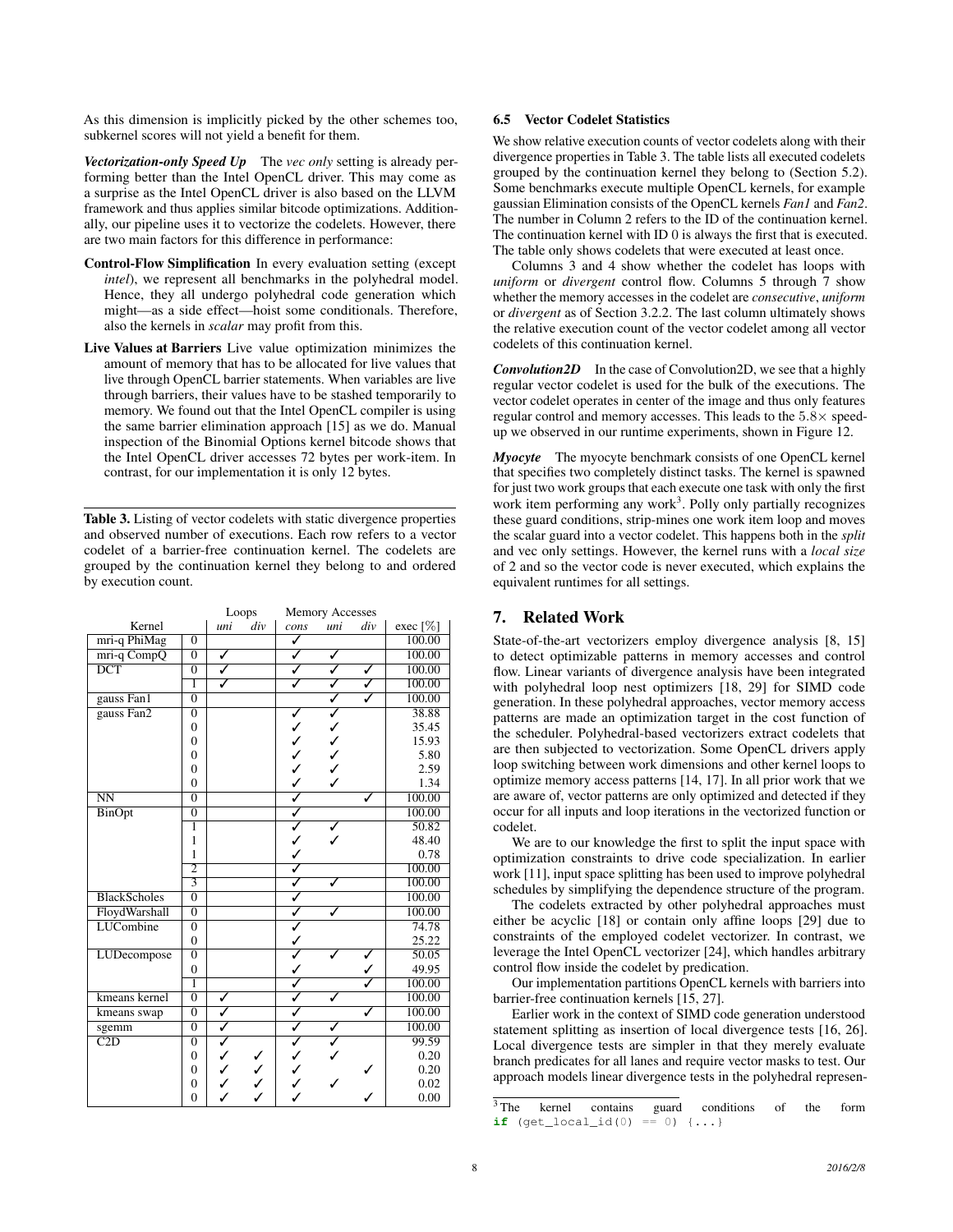

Figure 12. Full optimization setting (opt) compared against Intel, vec only and scalar execution. Median speed ups, normalized to the fastest.



Figure 13. Runtime results, if only splitting (split only) or only subkernel scoring (score only) are applied. Median speed ups, normalized to the fastest.

tation of the kernel. In that representation, the local conditions help to transform the entire kernel function in a holistic way.

Including user-provided domain knowledge into a polyhedral optimization pipeline is, for example, implemented in the pencil language [2].

Runtime variant selection [1, 32], also in a polyhedral setting [23], is an established technique. However, these approaches rely on profiling or user-supplied program variants and heuristics and none of them targets vectorization specifically.

On-the-fly divergence elimination [33] uses data and thread id permutations to reduce control and memory access divergence. Their approach employs a complex runtime system to infer permutations and variant performance at runtime.

In contrast, our approach generates vectorized kernel variants along with the scoring function *automatically* and at *compile time*. Our scoring function could be made more precise using integer point counting [3].

A different approach for device specialization of kernels is autotuning [21, 22]. Auto-tuning based approaches profile the kernel runtime under different configurations of performance parameters, such as the work group size, the vectorization width, etc. As autotuning specializes the kernel for the entire input space it is as such orthogonal to input space splitting. If the techniques are combined, auto-tuning could, for example, find constant work group sizes that would make the polyhedral kernel representation completely affine.

## 8. Conclusion & Future Work

In this paper, we have introduced a novel technique to drive code specialization by architecture-specific optimization constraints. The technique specializes kernels for less divergent parts of the input

space. To this end, the approach leverages a polyhedral representation of OpenCL kernels.

We have implemented the technique for the AVX SIMD instruction set and evaluated it on a set of OpenCL benchmarks. The results show that our optimization enables effective vectorization where this is not possible for state of the art vectorizers. In particular image processing applications benefit from the handling of boundary conditions.

Our current polyhedral OpenCL kernel representation models a single work group of a barrier-free kernel. Building on these first results, we are improving the representation to include barrier statements and model multiple work groups at once. Future work could investigate applying polyhedral scheduling techniques to OpenCL.

# **References**

- [1] J. Ansel, C. Chan, Y. L. Wong, M. Olszewski, Q. Zhao, A. Edelman, and S. Amarasinghe. Petabricks: A language and compiler for algorithmic choice. PLDI '09.
- [2] R. Baghdadi, U. Beaugnon, A. Cohen, T. Grosser, M. Kruse, C. Reddy, S. Verdoolaege, J. Absar, S. van Haastregt, A. Kravets, et al. PENCIL: A Platform-Neutral Compute Intermediate Language for Accelerator Programming. 2015.
- [3] A. Barvinok. Lattice points, polyhedra, and complexity. *Geometric Combinatorics, IAS/Park City Mathematics Series*, 13, 2007.
- M.-W. Benabderrahmane, L.-N. Pouchet, A. Cohen, and C. Bastoul. The polyhedral model is more widely applicable than you think. CC'10/ETAPS'10.
- [5] U. Bondhugula, A. Hartono, J. Ramanujam, and P. Sadayappan. A practical automatic polyhedral program optimization system. PLDI '08.